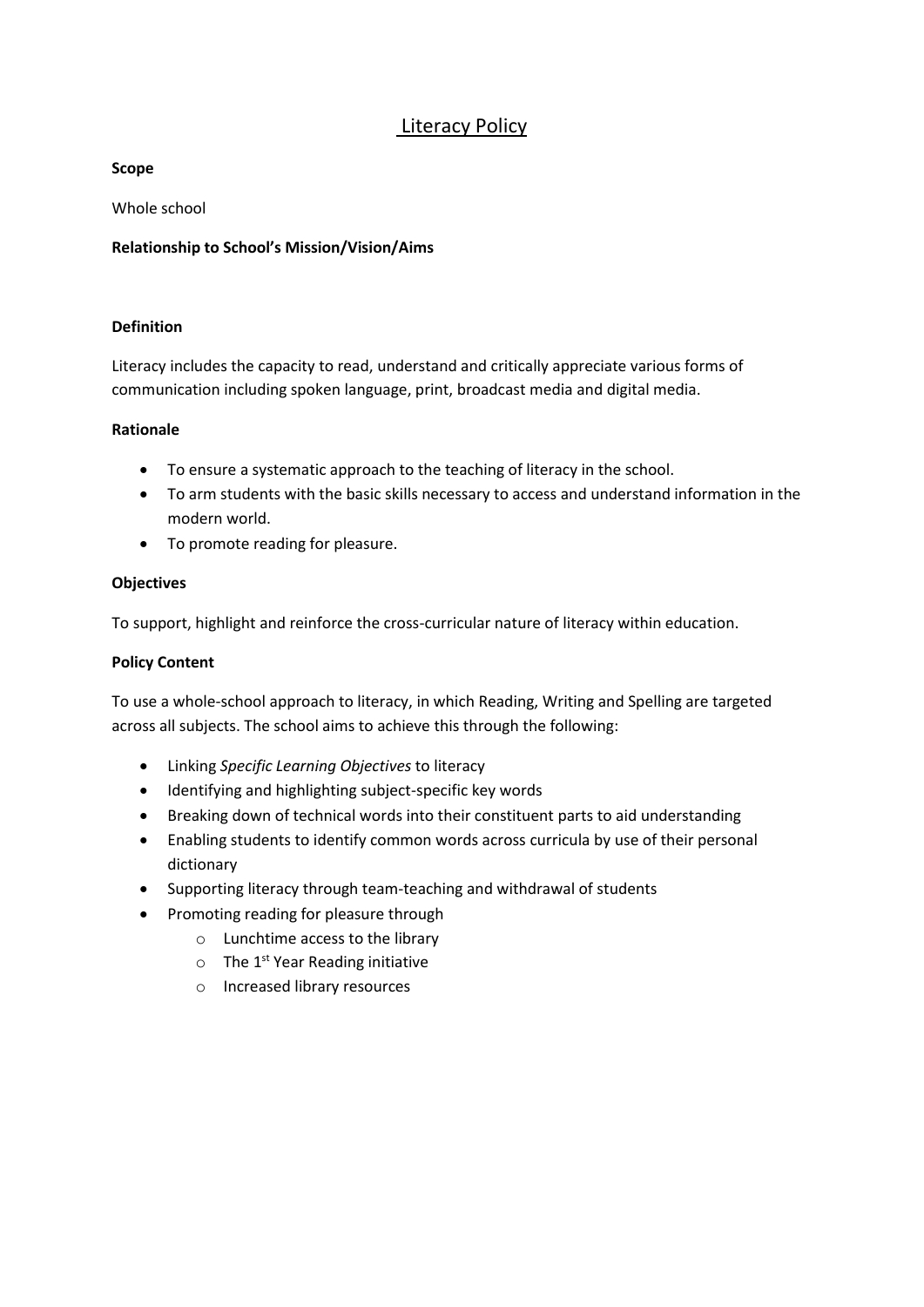#### **Roles and Responsibilities**

#### **Board of Management**

- To ensure that the policy is developed and evaluated over time.
- To approve the policy at a meeting of the board.
- To consider reports from the principal on the implementation of the policy.

## **Principal/Deputy Principal**

- To establish structures and procedures for the implementation of the literacy policy
- To monitor the implementation of the policy.
- To ensure that the policy is reviewed after an appropriate length of time.

#### **Parents**

- To encourage the reading for pleasure initiative.
- To encourage students to avail of the local library.
- To support student use of the personal dictionary.

## **Learning Support/Resource Teachers**

- To facilitate use of the personal dictionary and learning of key words.
- To incorporate literacy within specific learning objectives.
- To improve literacy levels through withdrawal from class for learning support.

#### **Subject Teachers**

- To identify and highlight subject specific key words.
- To highlight cross curricular vocabulary.
- Breaking down technical words to aid understanding.
- To promote reading for pleasure when supervising other classes.

#### **Success Criteria**

Literacy is included in specific learning objectives across all subjects.

Personal dictionary is being used to promote use of a wider vocabulary.

Reading for pleasure is observed for students in the junior cycle and the library is being utilised by students.